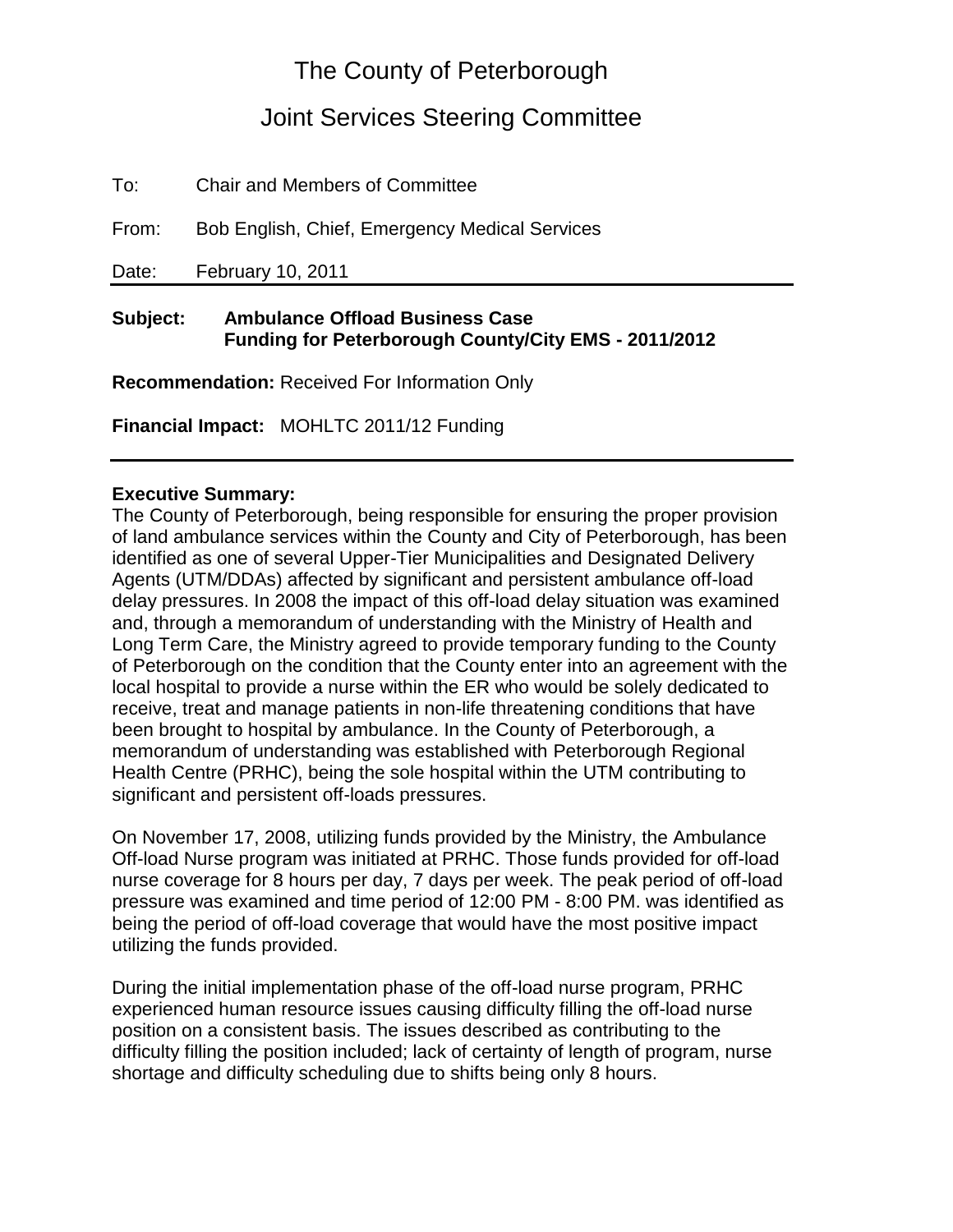Throughout the first 12 – 18 months of implementation, Peterborough EMS continually monitored the effects that the Off-load nurse program on service delivery. Considering the aforementioned difficulties and the limited time period that this program has been in place, there existed tangible evidence of the value of this program as it relates to the cost and efficiency of Land Ambulance Service Delivery in the form of;

- Reduction in the number of hours of up staffing EMS vehicles to meet deployment requirements to respond to emergencies.
- Reduction in Transfer of Care Time Reported by PRHC
- Reduction in the number of missed or delayed paramedic meal breaks.
- Reduction in the number of incidents of off-load delay
- Reduction in the total number of ambulance off-load hours.

While the first year of data derived from the program indicated that there was a positive impact, Peterborough EMS expressed its opinion through numerous avenues that the full potential could not be realized without enhancement. Subsequently Peterborough EMS was provided increased funding, to allow for the Offload Nurse Program to operate twelve (12) hours per day, seven (7) days per week beginning on April 1<sup>st</sup>, 2010. The daily hours of operation for the program being 9:00 AM - 9:00 PM.

The result of the increased funding and expansion of the program has been continually monitored and the results have proven to be positive in further relief from all aspects of the ambulance offload delay pressures.

## **2011/2012 Program Requirements:**

Based on the performance measured in the previous operating period of the Ambulance Offload Program, Peterborough EMS proposes to continue with the program utilizing the same staffing for the 2011/12 period as follows;

- **Hospital Selection:**
	- PRHC being the only hospital within the UTM experiencing substantial and persistent off-load delays and as such is the only hospital considered in this proposal.

## **Staffing Requirements:**

- 4380 hours for the period of March 31/11 to April 1/12
- ► Off-load nurse coverage 12 hours per day, 7 days per week.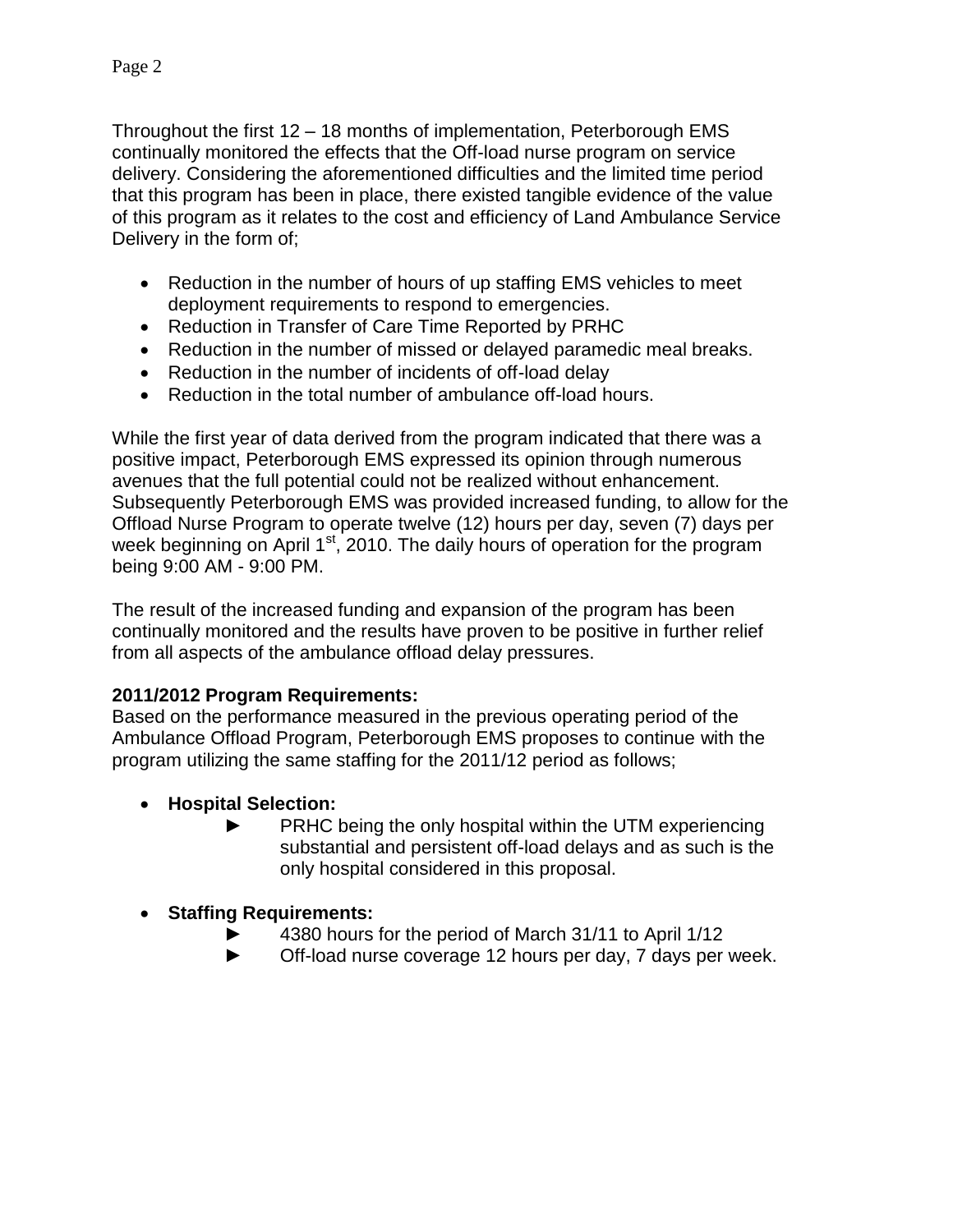- **Off-load Delays per Time of Day:**
	- In order to determine the schedule of coverage of the offload nurse program that would have the maximum impact on mitigating offload delay pressures, a retrospective review of offload cases was examined (see graph below). Further consideration was given to the unit hour staffing/shift pattern for Peterborough EMS. The result of this analysis indicates that for the subject ED, the program would have the greatest impact with the available twelve (12) hours of Offload Nurse coverage being schedule from 09:00 to 21:00 each day.



## **2011/2012 Projected Costs:**

Cost assumptions for costs of this proposal are based on the following:

- 12 hours per day coverage X 365 days per year = 4380 hours
- The rate of pay \$55.93 per hour
	- ► Hourly average inclusive of applicable benefits, shift premiums and holiday pay
	- ► Based on 2010 cost of \$54.84 + projected 2% increase.
- **Total cost of wages = \$244,973.40**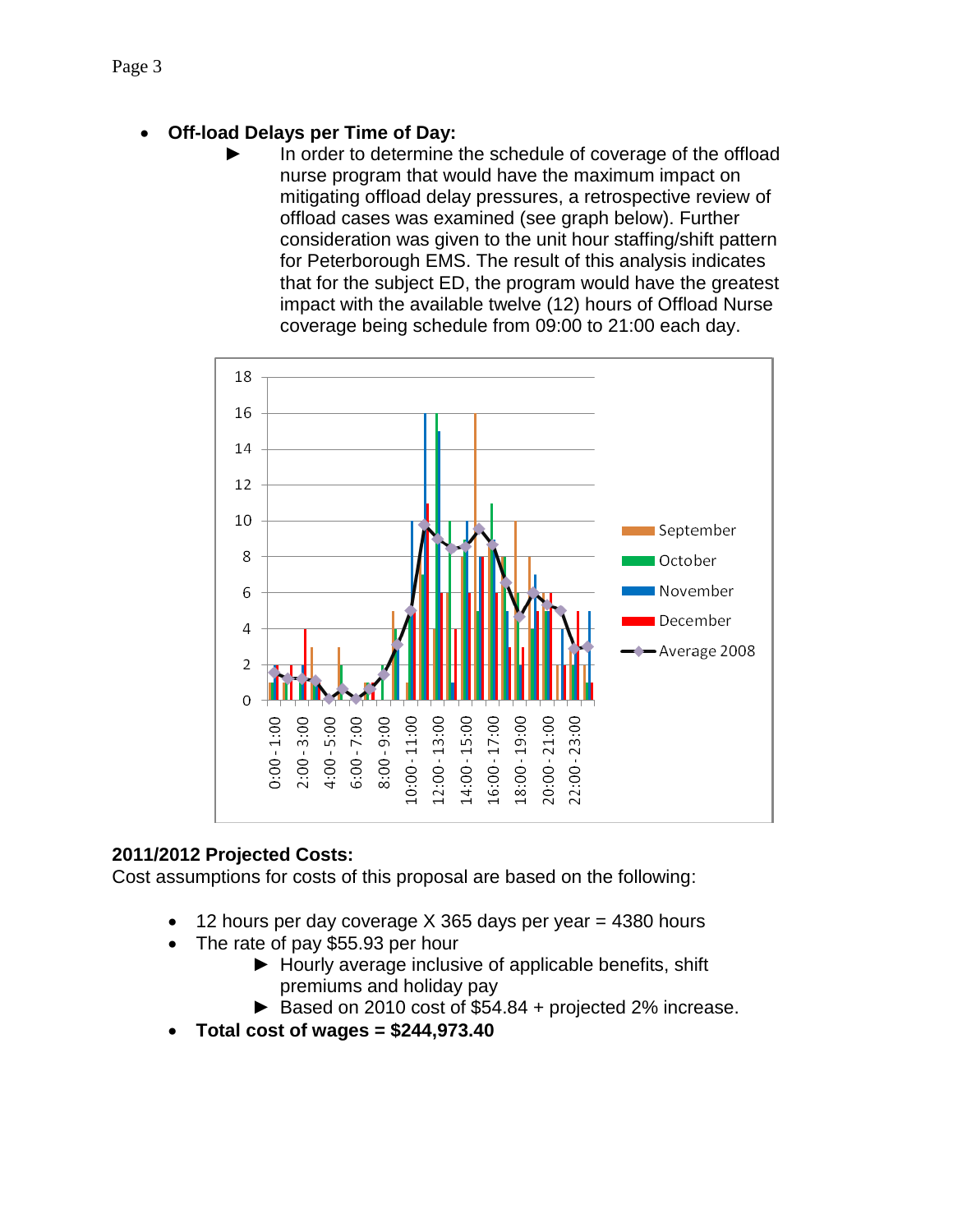### **Operational Monitoring:**

Over the past 3 operational periods for the Offload Nurse Program, Peterborough EMS has successfully negotiated a Memorandum of Understanding with PRHC which includes all expectations and deliverables of the facility in regards to the Offload Nurse Program. These deliverables include hours of operations, duties and assignments for the position and reporting requirements of the facility. Further, PRHC and Peterborough EMS have established a working group consisting of Senior EMS Management and Senior PRHC Staff from the hospital including the ED Manager. This working group meets regularly with a standing agenda item to monitor and review operation of the Offload Nurse Program.

### **Record Keeping/Documentation Requirements:**

A template for consistent tracking of ambulance off-load times has been developed and implemented by the ambulance off-load nurse in order to provide accurate data as mandated by the MOA with the Ministry. This data captures ambulance arrival, disposition and offload times during the hours of Offload Nurse coverage. This data is forwarded by PRHC staff to Peterborough EMS at regular intervals.

To further add to the accuracy of the data, Peterborough EMS has included a Transfer of Care time field and record within our iMedic electronic Ambulance Call Report (ACR). It has been found that this data source is far more reliable and accurate in establishing true impact of the Offload Nurse Program. The electronic ACR now captures true arrival, triage and offload times for each patient carried. *Historically, ADDAS T6-T7 intervals have been used however Peterborough EMS feels that this data does not project a true image of the actual loss of available ambulance times caused by offload delay pressures.*

Through collection of this data by the aforementioned means, Peterborough EMS will ensure accurate collection that will be utilized to provide reporting and program feedback to the ministry as required.

### **Program Justification:**

As stated above, there are number pieces of tangible evidence of the value of this program as it relates to the cost and efficiency of Land Ambulance Service Delivery in the form of;

- A reduction in the number of hours of up staffing EMS vehicles to meet deployment requirements to respond to emergencies.
- A reduction in Transfer of Care Time Reported by PRHC
- A reduction in the number of missed or delayed paramedic meal breaks.
- Decrease in over-time paid out due shift over run.
- A reduction in the number of incidents of off-load delay
- A reduction in the total number of ambulance off-load hours.
- A reduction in the  $90<sup>th</sup>%$  Response Time for Peterborough County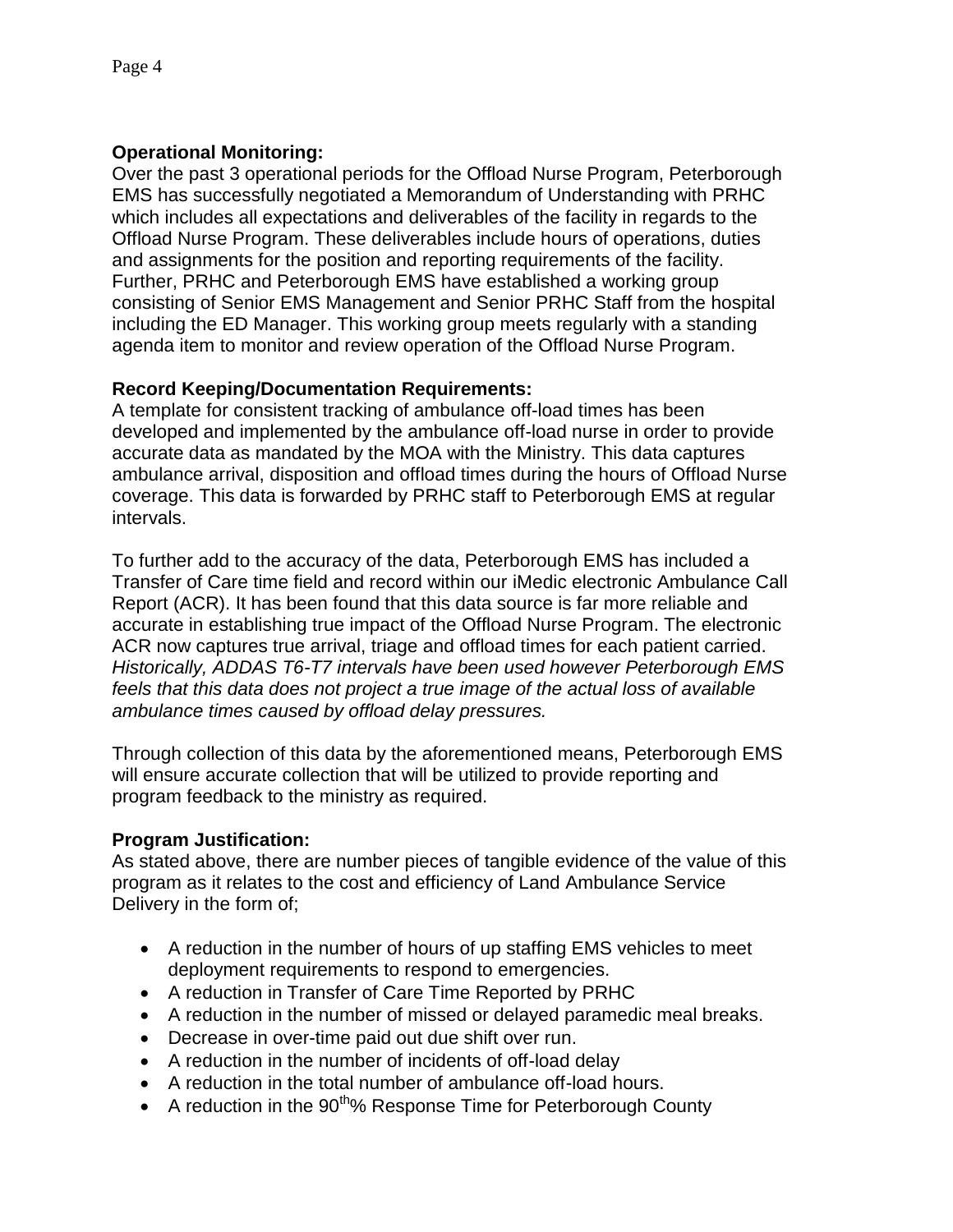The following graph indicates the reduction in average daily offload hours following the enhancement of the program to 12 hours per day.



Graph 2 indicates the reduction in response time witnessed over the term of the offload nurse program.